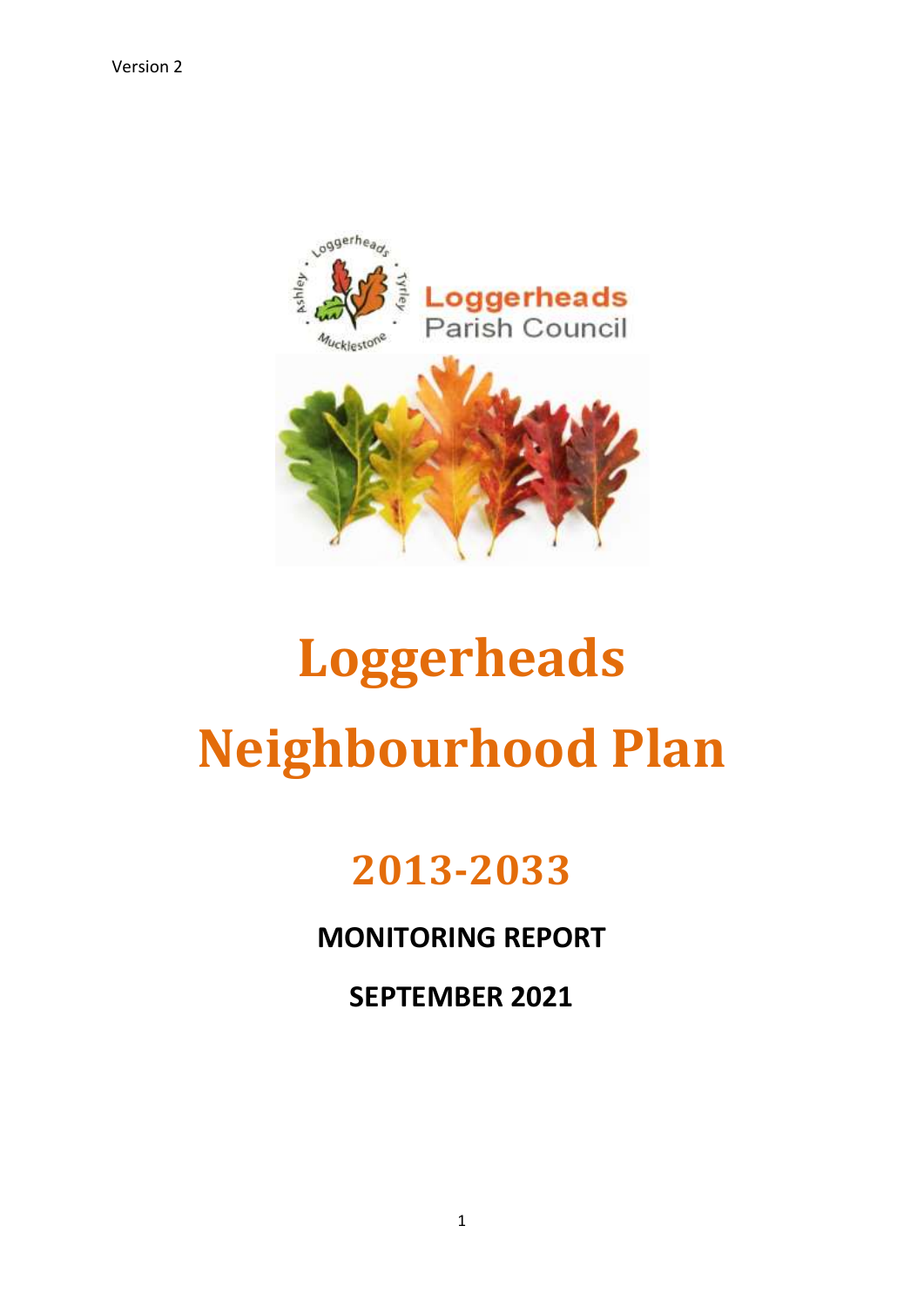#### **INTRODUCTION**

Following the successful outcome at referendum on  $10<sup>th</sup>$  January 2019 the Loggerheads Neighbourhood Plan was 'made' by Newcastle-under-Lyme Borough Council on  $15<sup>th</sup>$  February 2019 and forms part of the development plan for the area, together with the Newcastle-under-Lyme and Stoke on Trent Core Spatial Strategy 2006 – 2026 (adopted October 2009), the Newcastle-under-Lyme Local Plan 2011 (adopted in 2003), the Minerals Local Plan for Staffordshire(2015 -2030) and the Staffordshire and Stoke-on-Trent Waste Local Plan (2010 to 2026).

#### **NEIGHBOURHOOD PLAN VISION**

The following Vision encapsulated the main issues identified by evidence on the local area and issues raised by the community. It was important that residents felt that this statement reflected their wishes for the parish over the lifetime of this Plan.

#### **To create an enhanced sustainable rural community that provides for people of all ages**

The vision was supported by five aims, which were then translated into the policies in the Neighbourhood Plan.

| Aim                                                                                                                                                                                                 | Update                                                                                                                                                                                                                                                                                                                                                                                                                                      |
|-----------------------------------------------------------------------------------------------------------------------------------------------------------------------------------------------------|---------------------------------------------------------------------------------------------------------------------------------------------------------------------------------------------------------------------------------------------------------------------------------------------------------------------------------------------------------------------------------------------------------------------------------------------|
| Aim 1: Heritage & Place<br>To promote, protect and enhance natural<br>and built heritage and improve access<br>conflict<br>does<br>this<br>not<br>with<br>where<br>conservation of the assets.      | Application made to designate Ashley<br>Heath as a Conservation Area in 2019<br>but this was refused by Newcastle-under-<br>Lyme Borough Council. Request to<br>include in Local Plan Policy submitted in<br>2020. All applications for development<br>considered against this Aim and relevant<br>comments submitted to the Borough<br>Council.                                                                                            |
| Aim 2: Transport & Movement<br>To enhance and maintain local walking<br>routes, access to public transport and<br>connections to local towns and<br>employment centres without reliance on<br>cars. | Footpaths maintained and Loggerheads<br>Loops walk leaflets reproduced annually<br>and available free to residents. Bus<br>service maintained at pre-covid level.<br>Limited progress with other connections.                                                                                                                                                                                                                               |
| Aim 3: Housing<br>To provide a sustainable place to live<br>with a range of housing that meets local<br>needs.                                                                                      | 2021 +78 2, 3, 4 and 5 bed homes being<br>built<br><b>Mucklestone</b><br>Road,<br>on<br>20% affordable". +44 bungalows being<br>built on Eccleshall Road. In 2019 LPC<br>engaged with company interested in<br>Market Drayton road site & proposal to<br>build a supported living apartments &<br>houses but this did not proceed, +65 3, 4<br>& 5 bed homes to be built on the site.<br>2021 application<br>15<br>for<br>July<br><i>in</i> |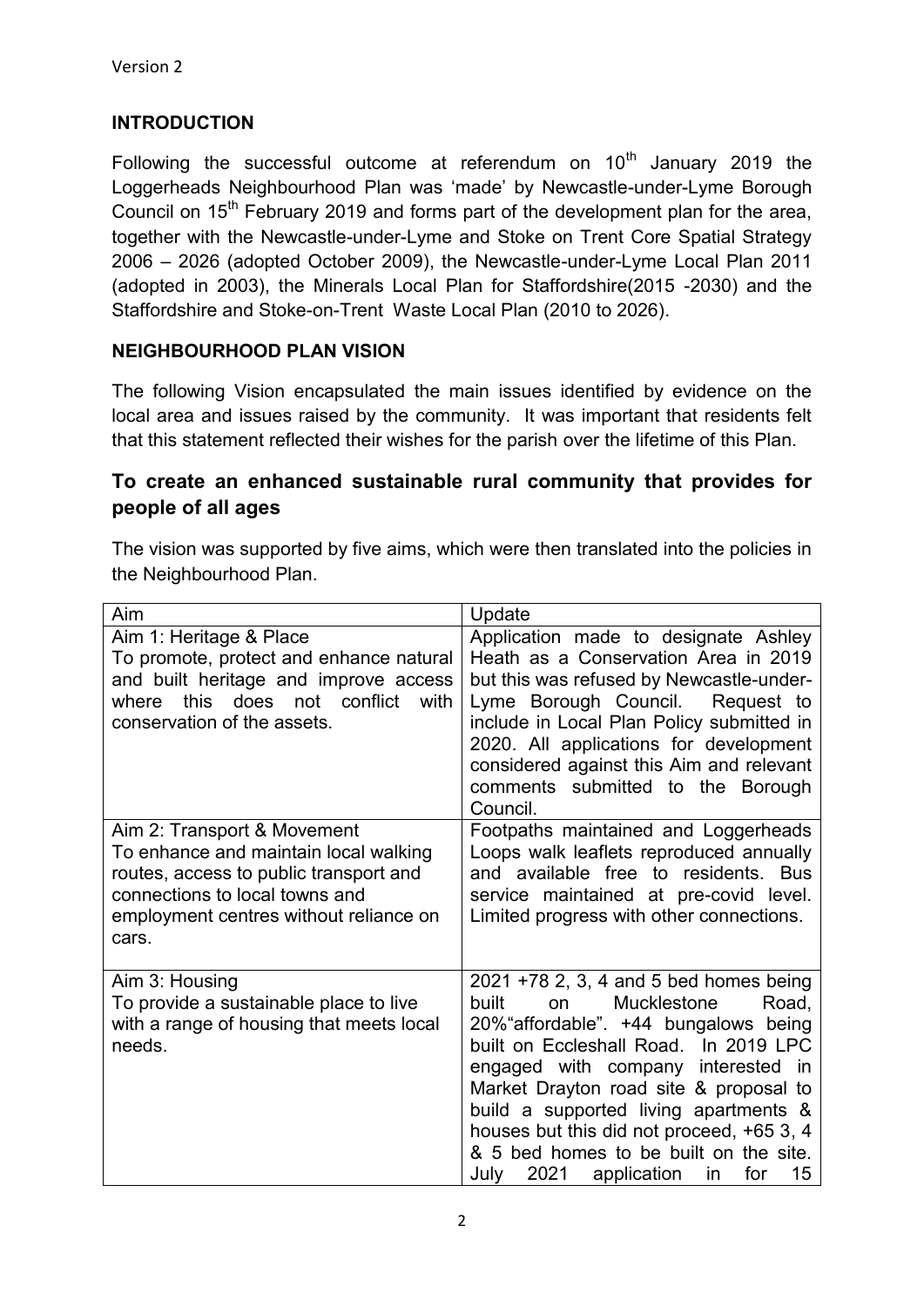|                                                                                                                               | apartments at car wash site.                                                                                                                                                                                                                                              |
|-------------------------------------------------------------------------------------------------------------------------------|---------------------------------------------------------------------------------------------------------------------------------------------------------------------------------------------------------------------------------------------------------------------------|
| Aim 4: Health & Wellbeing                                                                                                     | All designated green space has been                                                                                                                                                                                                                                       |
| To cultivate social cohesion and healthy<br>lifestyles through the provision of public,<br>recreational and community spaces. | protected. All play areas have been kept<br>open during covid. Allotments fully used.<br>Changing facilities & toilets provided at<br>the Burntwood sports field in early 2021.<br>Lease being negotiated for site for<br>community facilities on Market Drayton<br>Road. |
| Aim 5: Economy To provide and create<br>environment that is attractive to<br>an<br>employment and visitors                    | Applications for dwellings that are not in<br>keeping with the local area have been<br>objected to. Footpaths & green space<br>maintained. Possible new use of car<br>wash site to improve appearance of<br>Loggerheads centre. Memorial<br>area<br>created in 2020.      |

#### **NEIGHBOURHOOD PLAN POLICIES**

The following of policies were developed to manage the future development of Loggerheads in order to achieve the vision, objectives and strategy of the Neighbourhood Plan. All applications for development have been considered by the Parish Council against these policies since the Plan was made in February 2019. Most are considered to conform to these policies so the PC submits a no objection response, those that are considered not to conform are objected to with an explanation as to which policy(s) is not being complied with. Newcastle under Lyme Borough Council includes reference to the relevant Neighbourhood Plan policies in all applications for development in the parish.

The policies are separated into five themes:

- Housing Growth & Mix
- Heritage & Place
- Transport & Movement
- Sport, Health and Community Facilities
- Economy

| <b>Policy</b>                                                                         | <b>Update</b>                             |
|---------------------------------------------------------------------------------------|-------------------------------------------|
| <b>LNPG1: New Housing Growth</b>                                                      | The full list of permitted housing        |
|                                                                                       | development in the parish and the         |
| New housing development will<br>be                                                    | progress against this up to August 2021   |
| supported within the village envelope of $\vert$ is attached in detail at Appendix 1. |                                           |
| Loggerheads village as defined in this                                                |                                           |
| Neighbourhood Plan.                                                                   | There have been 405 dwellings permitted   |
| Outside of the village envelope, housing                                              | since the start of the Plan (2013) and of |
| development will be supported where:                                                  | these 89 have been built (22%).           |
| • It is a replacement dwelling, or                                                    | others are under construction.            |
| limited infill housing, or within a                                                   |                                           |
| built frontage of existing dwellings;                                                 | 52 (12.7%) are 2 bedrooms                 |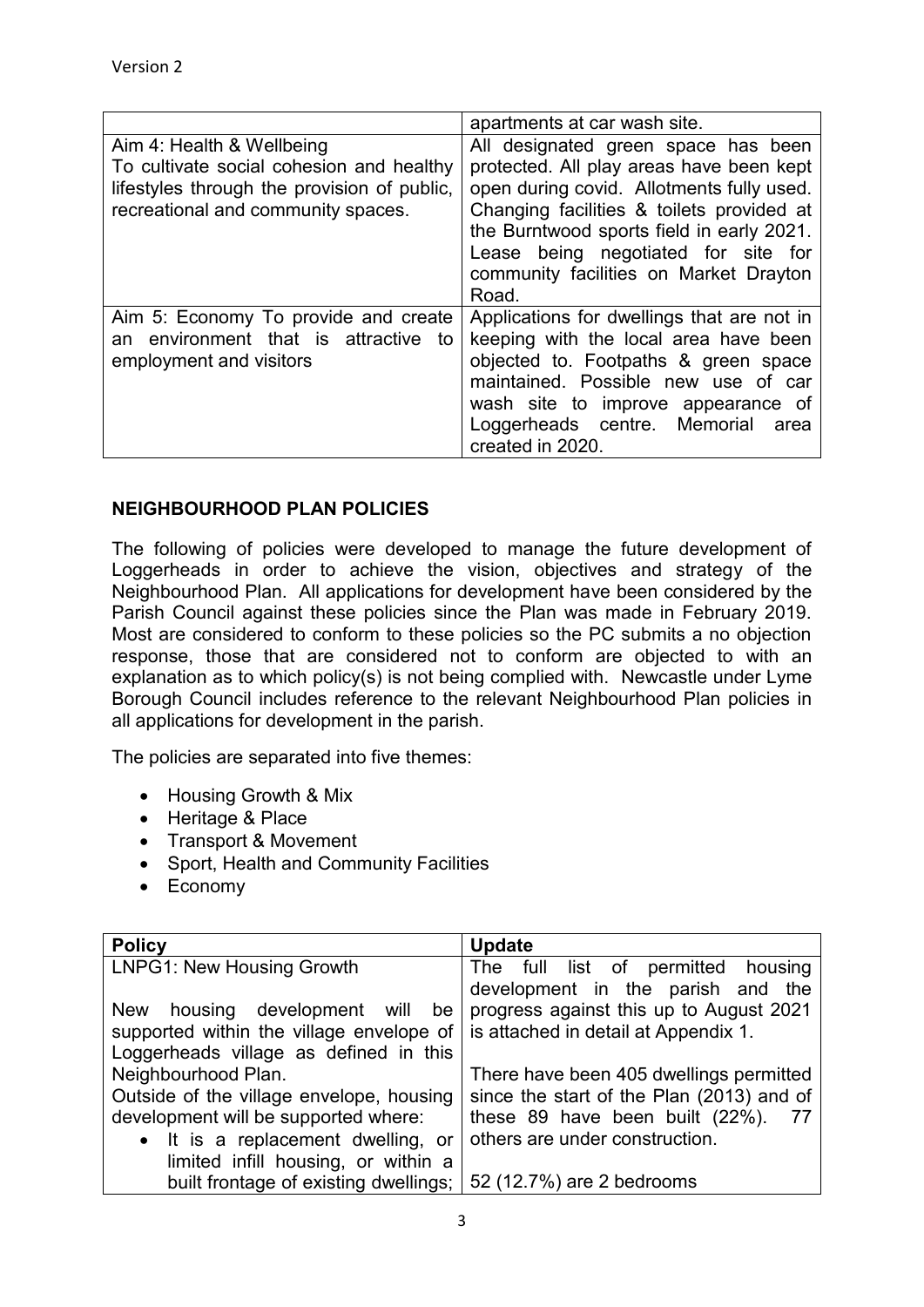| and<br>It will reflect the character of<br>surrounding dwellings and will not<br>lead to significant loss of garden<br>space; and<br>It will not cause significant harm to<br>$\bullet$<br>residential amenity; or<br>It is a new isolated home in the<br>$\bullet$<br>countryside that meets the special<br>described<br>circumstances<br>in.<br>paragraph 55 of the Framework.                                                                                                                                                                                                                                                              | Appendix 2 shows a list of particular<br>the<br>applications<br>and<br>impact<br>of<br>Neighbourhood Plan on these planning<br>applications since the plan was made in<br>February 2019.                                                                                                                                                                                                                                                                                                                                                                                                                                                                                                                                                                                                                                                                                                          |
|-----------------------------------------------------------------------------------------------------------------------------------------------------------------------------------------------------------------------------------------------------------------------------------------------------------------------------------------------------------------------------------------------------------------------------------------------------------------------------------------------------------------------------------------------------------------------------------------------------------------------------------------------|---------------------------------------------------------------------------------------------------------------------------------------------------------------------------------------------------------------------------------------------------------------------------------------------------------------------------------------------------------------------------------------------------------------------------------------------------------------------------------------------------------------------------------------------------------------------------------------------------------------------------------------------------------------------------------------------------------------------------------------------------------------------------------------------------------------------------------------------------------------------------------------------------|
| <b>LNPG2: Housing Mix</b><br>To be supported, proposals for ten or<br>more houses must include a mix of types<br>of accommodation to meet requirements<br>identified in the latest assessment of<br>housing<br>local<br>needs<br>including<br>accommodation suitable for first time<br>buyers and the elderly. At least a third of<br>unless<br>it<br>be<br>homes,<br>can<br>new<br>demonstrated there is not a need for this<br>level of provision must comprise a<br>combination of:<br>One or two bedroomed properties<br>$\bullet$<br>and<br>One or two bedroomed properties<br>suitable to provide independent<br>living for the elderly | developments<br>Housing<br>of over<br>10<br>Mucklestone<br>houses at<br>Road<br>and<br>Eccleshall<br>Road<br>which<br>under<br>are<br>construction have a mix of one and two<br>bedroom properties. The bungalows at<br>Eccleshall Road<br>are<br>suitable<br>for<br>independent living for the elderly.<br>The proposals permitted for Market<br>Drayton Road and Tadgedale Quarry<br>include a mix of 2, 3 and 4 bedroom<br>The PC objected to<br>houses.<br>the<br>Tadgedale reserved matters application<br>as the housing mix being less than the<br>third required by this policy.<br>The<br>application was permitted as it was<br>considered that the 7 3 bed bungalows<br>would be suitable for the elderly which<br>brought the total of small dwellings to<br>30.5%.<br>The development at Hookgate for 22<br>which<br>had been permitted<br>included<br>bungalows and a mix of sizes. |
| LNPP1: Urban Design and Environment<br>To be supported, new development must<br>demonstrate high standards of design.<br>This includes:<br>1. Designing buildings, streets, spaces,<br>landscaping and planting to create<br>attractive, safe and well-functioning<br>environments, with a sense of place.                                                                                                                                                                                                                                                                                                                                    | The Parish Council has cited this policy<br>(or parts of) in several objections in the<br>rural area, i.e.<br>Horse walker<br>at<br>Winnington, Garage at Park Hill Cottage,<br>Garage at Pinewood Drive, Ashley. The<br>Borough Council has permitted<br>all<br>applications with explanations as to why<br>they have not agreed with the PC's<br>objection.                                                                                                                                                                                                                                                                                                                                                                                                                                                                                                                                     |
| 2. Comprising<br>site-specific<br>design<br>solutions to complement, but not<br>necessarily imitate, the surrounding<br>context.<br>3. Complementing<br>established<br>the<br>character<br>of<br>the<br>surrounding<br>context in terms of scale, density,                                                                                                                                                                                                                                                                                                                                                                                    | The application for 15 apartments in<br>Loggerheads on the car wash site has<br>not yet been decided but the objection is<br>that it does not comply with criteria 1, 2<br>3, 6 and 13.                                                                                                                                                                                                                                                                                                                                                                                                                                                                                                                                                                                                                                                                                                           |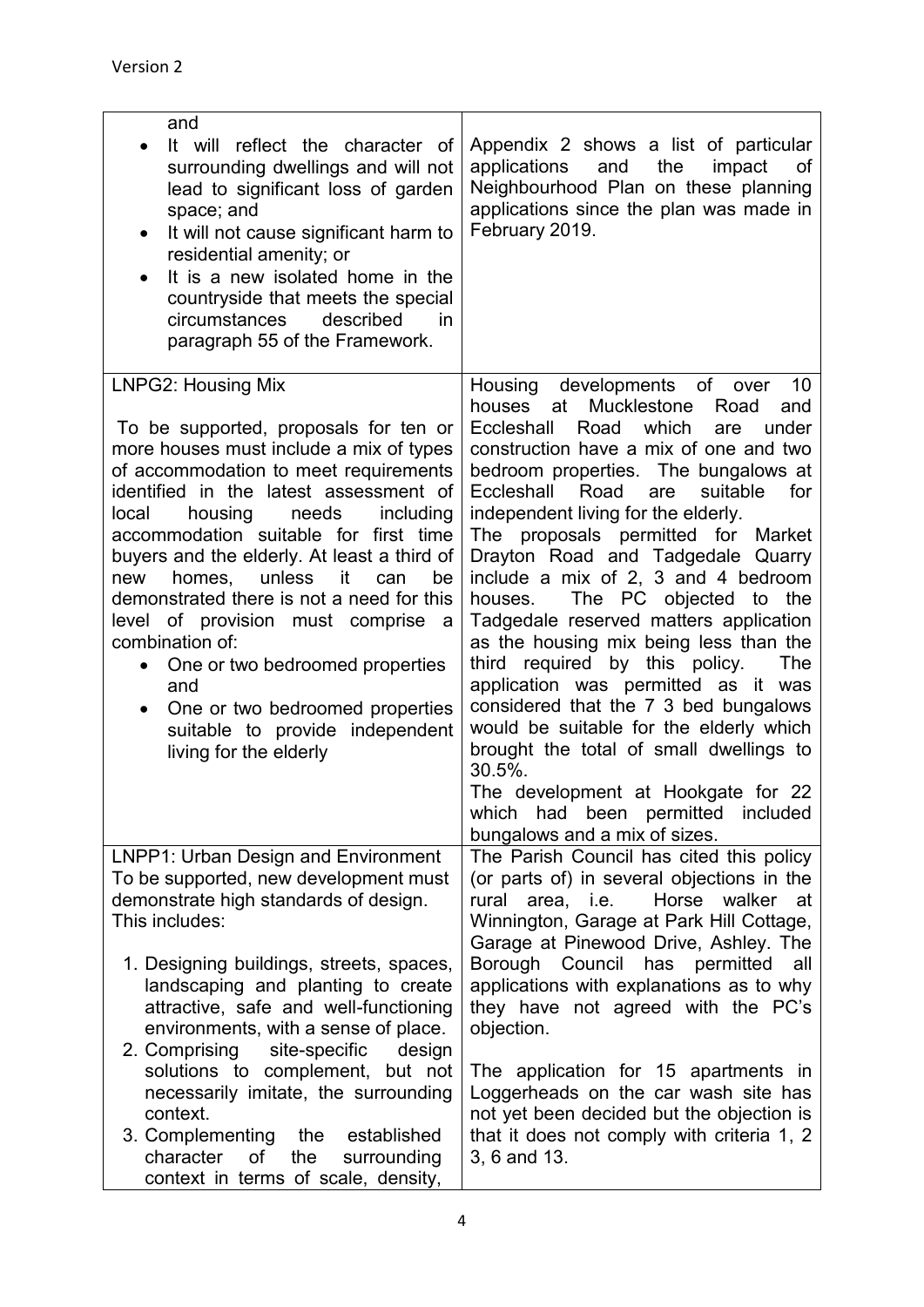| massing, height and degree of set-     | <b>ACTION: LPC to meet with Planning</b> |
|----------------------------------------|------------------------------------------|
| back from streets and spaces.          | Officers to discuss the interpretation   |
| 4. Providing active frontages<br>to    | of this policy.                          |
| overlook public streets and spaces     |                                          |
| from inhabited rooms.                  |                                          |
| 5. Creating attractive,<br>safe<br>and |                                          |
| environments<br>for<br>convenient      |                                          |
| pedestrians.                           |                                          |
|                                        |                                          |
| 6. Responding positively to<br>local   |                                          |
| topography.                            |                                          |
| 7. Retaining trees and hedgerows       |                                          |
| (unless it is demonstrated the need    |                                          |
| for, and benefits of, development in   |                                          |
| that location clearly outweigh the     |                                          |
| loss or they are judged to be poor     |                                          |
| specimens or<br>species<br>not         |                                          |
| appropriate to the area)<br>and        |                                          |
| providing high quality planting and    |                                          |
|                                        |                                          |
| landscape design.                      |                                          |
| 8. Creating<br>strong<br>a a<br>green  |                                          |
| infrastructure buffer on the interface |                                          |
| between urban and rural to buffer      |                                          |
| surrounding<br>landscape<br>from       |                                          |
| development                            |                                          |
| 9. Providing a<br>mix of overlooked    |                                          |
| parking provision, as an integral      |                                          |
| part of layout, so that parking does   |                                          |
| not dominate streets and space.        |                                          |
| Designing open spaces to be<br>10.     |                                          |
|                                        |                                          |
| safe, attractive and functional as an  |                                          |
| integral part of layout.               |                                          |
| 11. Clearly distinguishing<br>between  |                                          |
| public and private spaces, avoiding    |                                          |
| placing rear garden fences adjacent    |                                          |
| to street frontages.                   |                                          |
| 12. Provide convenient, well-screened  |                                          |
| storage<br>space for<br>bins<br>and    |                                          |
| recycling.                             |                                          |
| 13. Include high quality materials, to |                                          |
| complement those used in the           |                                          |
| surrounding context.                   |                                          |
|                                        |                                          |
| 14. Designing residential garages so   |                                          |
| that they do not obscure<br>or         |                                          |
| dominate frontages and are in or       |                                          |
| behind the building line.              |                                          |
| 15. Providing<br>shop-fronts<br>to     |                                          |
| commercial and retail properties,      |                                          |
| reflecting the character of the area.  |                                          |
| Ensure fencing and lockable<br>16.     |                                          |
| gating is used to deny un-             |                                          |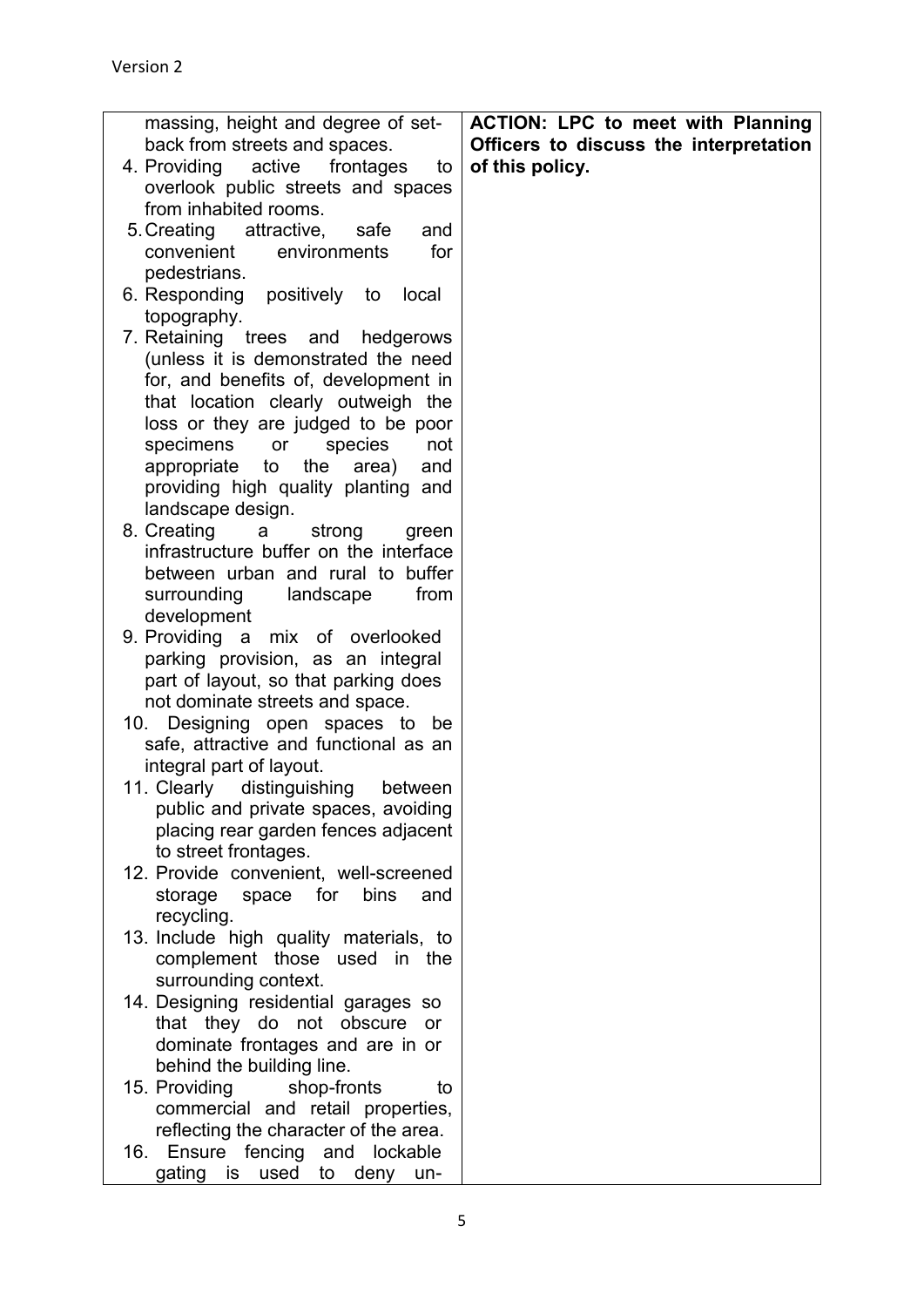| authorised access to the rear of<br>properties, positioned as close to<br>the front of the building line as<br>possible.                                                                                                                                                                                                                                                                                                                                                                                                                                                                                                                                                                                                                                                                                               |                                                                                                                                                                                                                                                                                                                                                                                                                                                                                                                                                                                                                                                                                                                                                                             |
|------------------------------------------------------------------------------------------------------------------------------------------------------------------------------------------------------------------------------------------------------------------------------------------------------------------------------------------------------------------------------------------------------------------------------------------------------------------------------------------------------------------------------------------------------------------------------------------------------------------------------------------------------------------------------------------------------------------------------------------------------------------------------------------------------------------------|-----------------------------------------------------------------------------------------------------------------------------------------------------------------------------------------------------------------------------------------------------------------------------------------------------------------------------------------------------------------------------------------------------------------------------------------------------------------------------------------------------------------------------------------------------------------------------------------------------------------------------------------------------------------------------------------------------------------------------------------------------------------------------|
| LNPP2: Local Character & Heritage<br>New development must complement and<br>reinforce the local character of the area<br>and non-designated heritage, including<br>conserving buildings and their setting<br>and comprising high-quality, site-specific<br>design. A balanced judgement will be<br>required having regard to the scale of<br>any harm or loss to a non-designated<br>heritage asset and the significance of the<br>heritage asset. Potential non-designated<br>heritage of particular sensitivity is listed<br>in the Loggerheads Heritage book. This<br>includes taking account of the following<br>requirements for the main Character<br>Areas.<br>Loggerheads<br>Village:<br>opportunities must be taken to<br>improve legibility<br>by<br>creating<br>distinctive new townscape and<br>buildings. | There have been 2 applications for<br>changes to Listed buildings since 2019.<br>Both have been supported by the PC;<br>one in December 2019 for the conversion<br>of derelict barns to dwellings in Ashley<br>was seen as an improvement to the site.<br>Proposals for changes to Oakley Hall<br>were supported as they would improve<br>the exterior.<br>An application in December 2019 for the<br>conversion of 3 agricultural building to<br>houses at Forge farm was objected to as<br>being close to a heritage asset, the<br>application was permitted.<br>An application to build a large garage at<br>a new house on Ashley Heath in April<br>2020<br>objected<br>was<br>to<br>not<br>as<br>complementing the local context.<br>The<br>application was permitted. |
| Ashley Heath: in complementing<br>local<br>context<br>and<br>character,<br>particular attention must be paid<br>to:                                                                                                                                                                                                                                                                                                                                                                                                                                                                                                                                                                                                                                                                                                    |                                                                                                                                                                                                                                                                                                                                                                                                                                                                                                                                                                                                                                                                                                                                                                             |
| complementing<br>the<br>$\bullet$<br>established<br>character,<br>based on housing set-back<br>from the road, often with<br>front boundary hedges<br>Preserving protected trees.                                                                                                                                                                                                                                                                                                                                                                                                                                                                                                                                                                                                                                       |                                                                                                                                                                                                                                                                                                                                                                                                                                                                                                                                                                                                                                                                                                                                                                             |
| Ashley: must complement<br>the<br>immediate context, including:<br>the Radburn<br>layout<br>оf<br>$\bullet$<br>housing off Charnes Road<br>Adding to the diversity of<br>$\bullet$<br>character created<br>by<br>a<br>number of listed buildings.                                                                                                                                                                                                                                                                                                                                                                                                                                                                                                                                                                      |                                                                                                                                                                                                                                                                                                                                                                                                                                                                                                                                                                                                                                                                                                                                                                             |
| LNPP3: Local Green Space:                                                                                                                                                                                                                                                                                                                                                                                                                                                                                                                                                                                                                                                                                                                                                                                              | continue<br>All<br>to<br>be<br>protected<br>and                                                                                                                                                                                                                                                                                                                                                                                                                                                                                                                                                                                                                                                                                                                             |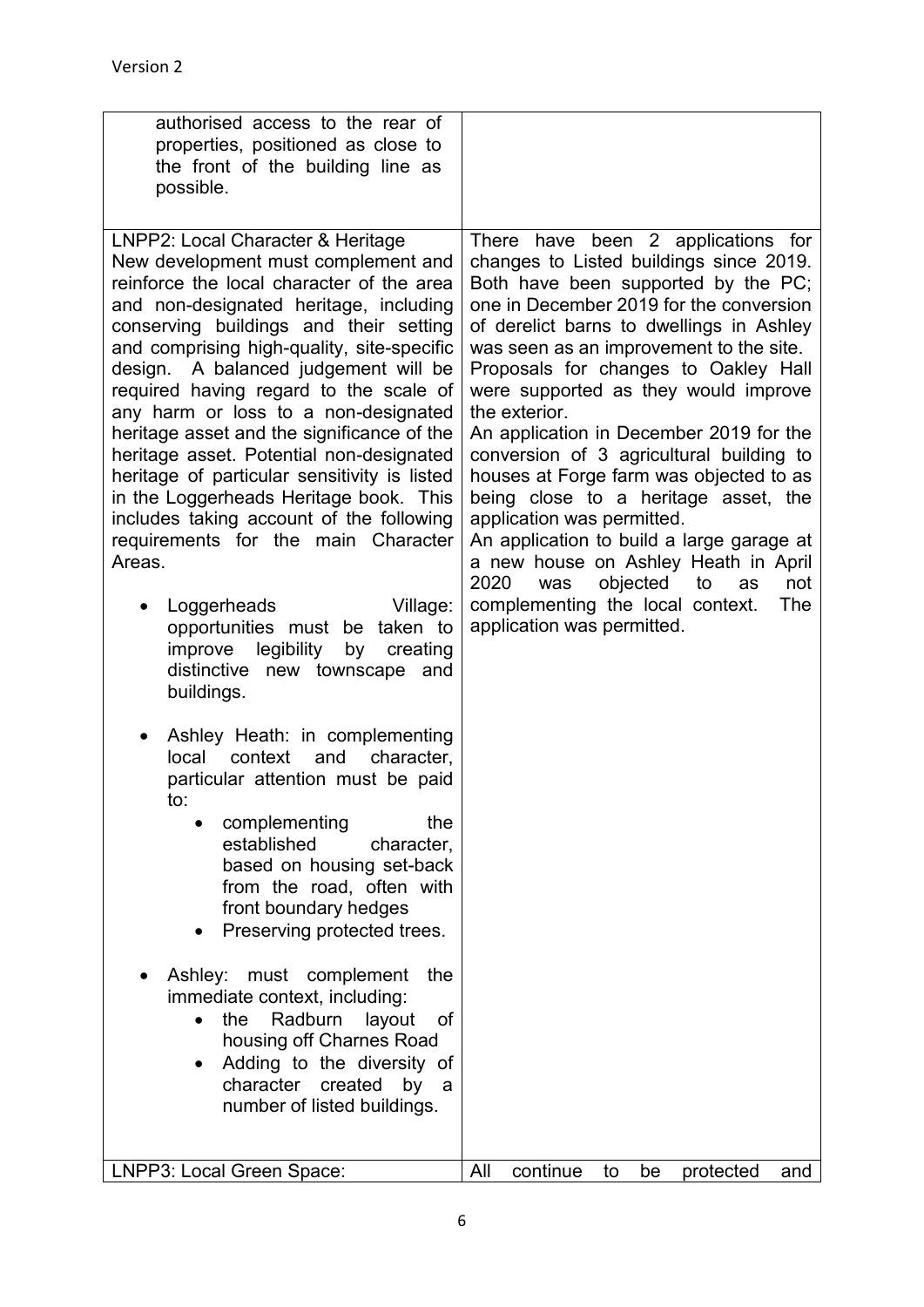| The following areas (identified on the<br>maps below) are designated as Local<br>Green Space where new development is<br>ruled out other than in very special<br>circumstances consistent with policy for<br>Green Belts:<br>Land along Tadgedale Brook<br>$\bullet$<br>between Chestnut Road and<br>Brookfield;<br>Land at Kestrel Drive;<br>$\bullet$<br>Land at Hugo Way;<br>٠<br><b>Allotments behind Eccleshall</b><br>$\bullet$<br>Road;<br><b>Turner Hodgkiss Nature Reserve</b><br>٠<br>on Ashley Heath;<br><b>Bell Orchard Play Area, Ashley</b><br>٠<br>Almington Play Area; and<br>$\bullet$<br>Knighton Play Area.<br>$\bullet$                                                                                                                                                                                                                                                          | maintained and enjoyed by residents as<br>local green space                                                                                                                                                                                                                                                                                                                                                                                                                                                                                                                                                                                                                                                                                                                                                                                                                                                                                                                                                                                                                                                                                                                                               |
|------------------------------------------------------------------------------------------------------------------------------------------------------------------------------------------------------------------------------------------------------------------------------------------------------------------------------------------------------------------------------------------------------------------------------------------------------------------------------------------------------------------------------------------------------------------------------------------------------------------------------------------------------------------------------------------------------------------------------------------------------------------------------------------------------------------------------------------------------------------------------------------------------|-----------------------------------------------------------------------------------------------------------------------------------------------------------------------------------------------------------------------------------------------------------------------------------------------------------------------------------------------------------------------------------------------------------------------------------------------------------------------------------------------------------------------------------------------------------------------------------------------------------------------------------------------------------------------------------------------------------------------------------------------------------------------------------------------------------------------------------------------------------------------------------------------------------------------------------------------------------------------------------------------------------------------------------------------------------------------------------------------------------------------------------------------------------------------------------------------------------|
| <b>LNPT1: Sustainable Transport</b><br>To be supported new development<br>comprising new homes, employment<br>units or community facilities must,<br>subject to viability considerations,<br>demonstrate a balanced and sustainable<br>approach to transport, including:<br>Providing for different modes<br>$\bullet$<br>of transport, including walking<br>and cycling including<br>incorporating secure, covered<br>storage space for cycles<br>Providing electric car charging<br>$\bullet$<br>points<br>Ensuring there is no significant<br>negative impact on road safety<br>and severe traffic congestion<br>Providing safe and suitable<br>access for both vehicles and<br>pedestrians<br>Incorporating well-connected<br>٠<br>and permeable pedestrian<br>networks; where not already in<br>place, footways (pavements)<br>are provided to link the site to<br>the existing footway network | New houses at Mucklestone Road have<br>charging points on external walls.<br><b>LPC</b><br>is<br>monitoring<br>conditions<br>on<br>applications for road safety & pavements<br>and links from sites to existing path<br>network closely.<br>Mucklestone Road site – the developer<br>applied to have the condition removed<br>which requires a footpath from top site to<br>bottom which would provide connectivity<br>along one side of Mucklestone Road.<br>The PC objected and the application was<br>The footpath is not yet<br>refused.<br>complete; this is being pushed by LPC.<br>Eccleshall Road $-$ the application for $+3$<br>houses opposite the Coop included a<br>condition to build a footpath along the<br>side of the Loggerheads pub from the<br>A53 to link to the path that will then be<br>built by the developer for the +44<br>bungalows. This path is critical for road<br>safety. Unfortunately the plan submitted<br>and permitted omitted this path and it<br>was missed by Planning Department &<br>Highways and this will be a major issue<br>in the future if the pedestrian crossing<br>conditioned<br>for Tadgedale<br>Quarry<br>ahead.<br>application goes<br>The<br>PC |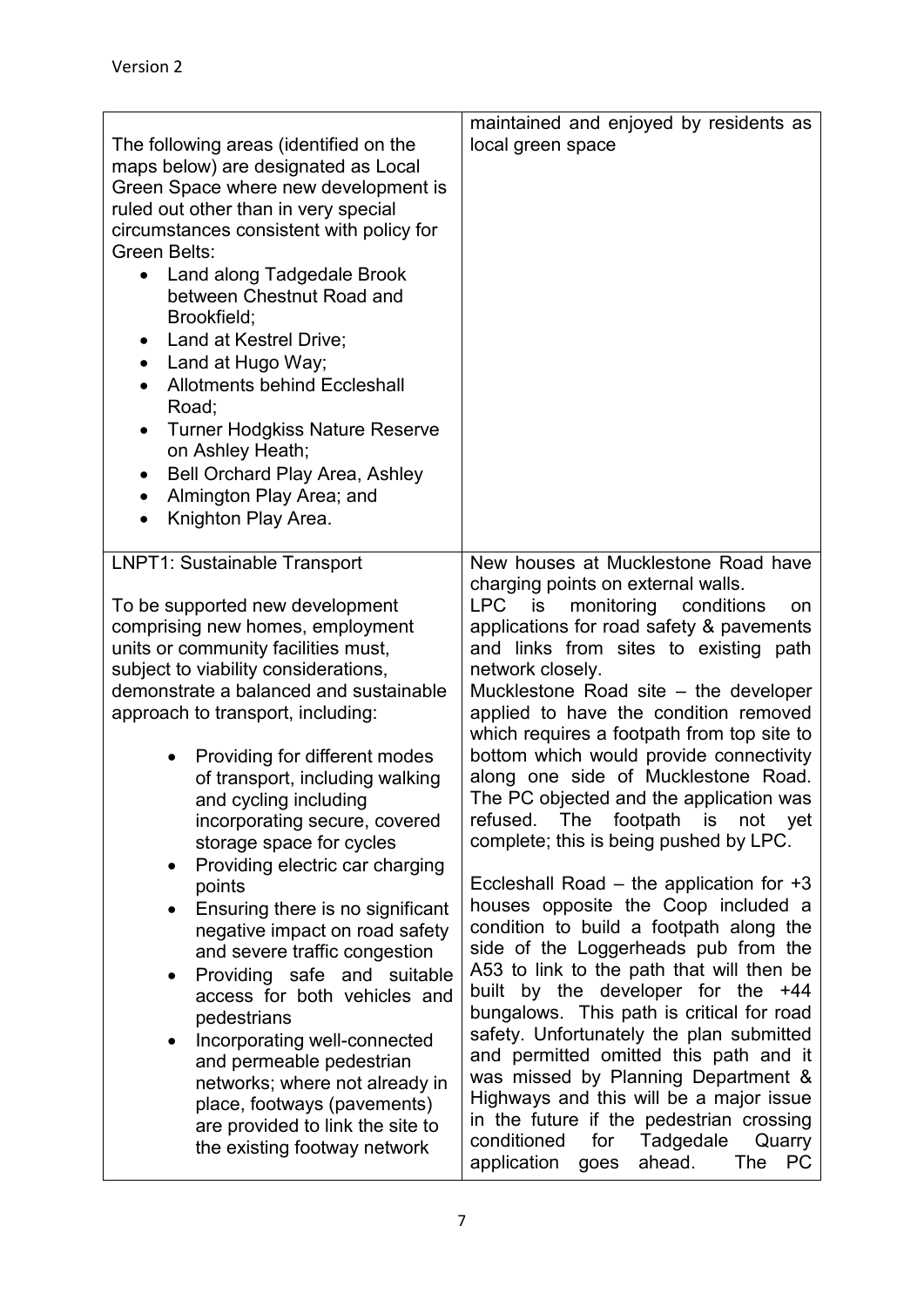|                                                                                                                                                                                                                                                                                                                                                                                    | continues to press the Borough for a<br>resolution to this.                                                                                                                                                                                                                                                                                                                              |
|------------------------------------------------------------------------------------------------------------------------------------------------------------------------------------------------------------------------------------------------------------------------------------------------------------------------------------------------------------------------------------|------------------------------------------------------------------------------------------------------------------------------------------------------------------------------------------------------------------------------------------------------------------------------------------------------------------------------------------------------------------------------------------|
|                                                                                                                                                                                                                                                                                                                                                                                    | Eccleshall Road +44 bungalows<br>condition 10, the Road safety Audit<br>formal<br>recommended<br>pedestrian<br>a<br>crossing, developer is proposing tactile<br>crossings. The PC has objected to this<br>proposal.                                                                                                                                                                      |
|                                                                                                                                                                                                                                                                                                                                                                                    | Tadgedale quarry application has a<br>condition to build a pedestrian crossing<br>across the A53 but on the side to the pub<br>not to the car wash which will leave<br>pedestrians on the wrong side of<br>Eccleshall Road with no help to cross<br>this road. The PC continues to press the<br>County Council for a better coordinated<br>plan for this vicinity.                       |
|                                                                                                                                                                                                                                                                                                                                                                                    | <b>ACTION: LPC continue to press the</b><br>Borough and County Council's for a<br>coordinated plan for road safety for<br>Loggerheads village (A53<br>and<br>Eccleshall Road in particular).                                                                                                                                                                                             |
|                                                                                                                                                                                                                                                                                                                                                                                    | Charging points are being included as<br>conditions for new builds.                                                                                                                                                                                                                                                                                                                      |
| <b>LNPS1: Community Infrastructure</b><br>To be supported new development in<br>excess of 10 dwellings must demonstrate<br>that existing community infrastructure<br>(meeting and activity space, medical<br>facilities,<br>open<br>space,<br>highway<br>infrastructure<br>including footways) is<br>accommodate the new<br>adequate to<br>development,<br>or subject to viability | Until July 2021 all applications for more<br>than 10 dwellings were permitted before<br>the Neighbourhood Plan was made. For<br>the amended application for +22 homes<br>Eccleshall Road at Hookgate<br>on<br>submitted in July 2021, LPC has asked<br>for the Section 106 to be reinstated to<br>a financial contribution<br>provide<br>to<br>improving play facilities in Loggerheads. |
| considerations provide or support new<br>infrastructure<br>community<br>where<br>necessary.                                                                                                                                                                                                                                                                                        | LPC was disappointed that the company<br>who has purchased the land at Market<br>Drayton Road has chosen to propose<br>provision of a Local Area for Play (LAP)<br>rather than a financial contribution to the<br>improvement of play facilities<br>in<br>Loggerheads which could have been<br>used towards a MUGA or LEAP (both of<br>which are lacking in the area).                   |
|                                                                                                                                                                                                                                                                                                                                                                                    | LPC has reminded the Borough Council                                                                                                                                                                                                                                                                                                                                                     |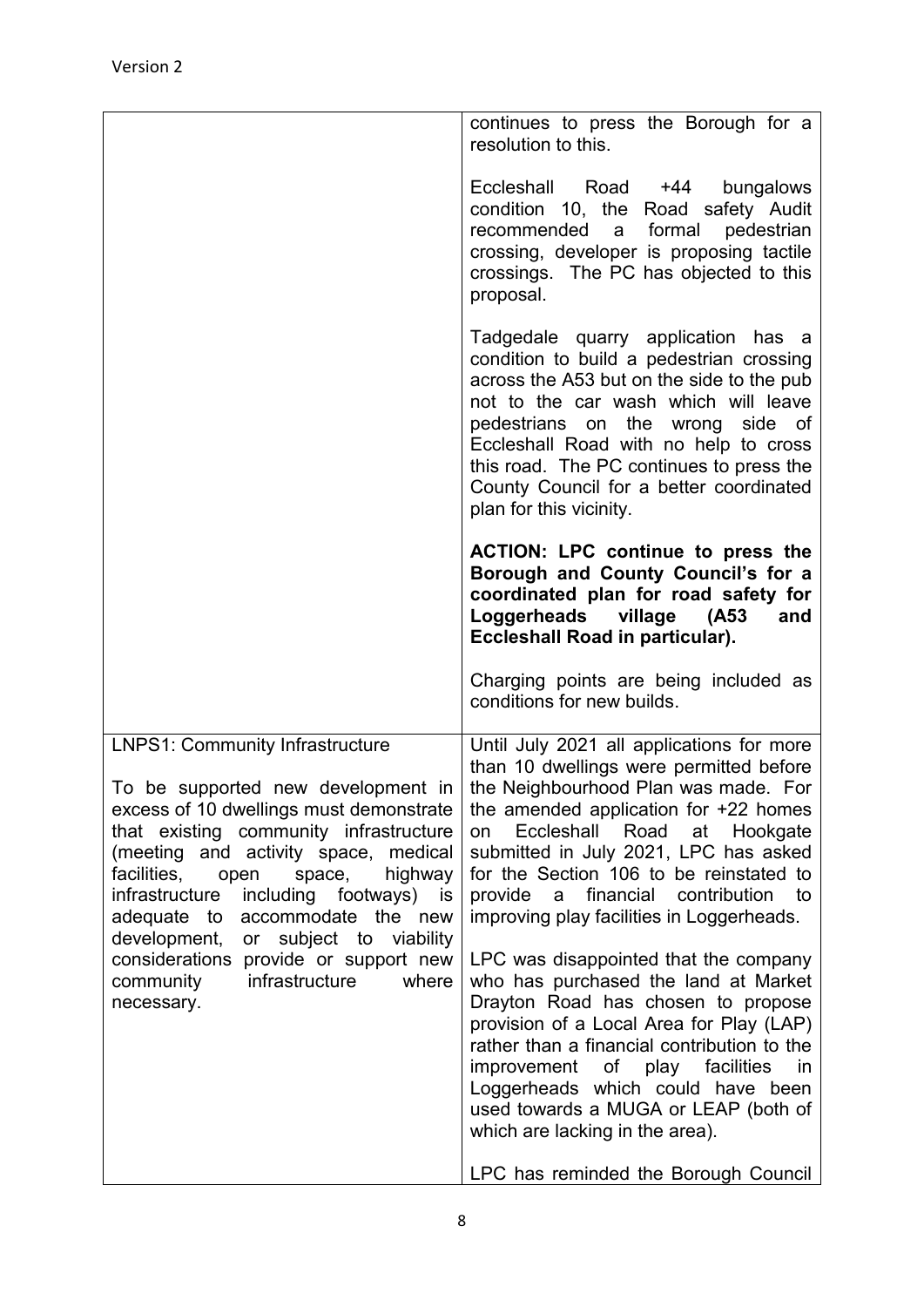|                                                                                                                                                                                                                                                                                                                                                                                                                                                                                                                                                                                                                                                                                                                                                                                                                                                                                                                                                                                                                                                                                                                                                                                                           | to recognise that improvement is needed                                                                                                                                                                                                                                                                                                                                                                                                                                                                                                                                                                                                                                                                                                                                                        |
|-----------------------------------------------------------------------------------------------------------------------------------------------------------------------------------------------------------------------------------------------------------------------------------------------------------------------------------------------------------------------------------------------------------------------------------------------------------------------------------------------------------------------------------------------------------------------------------------------------------------------------------------------------------------------------------------------------------------------------------------------------------------------------------------------------------------------------------------------------------------------------------------------------------------------------------------------------------------------------------------------------------------------------------------------------------------------------------------------------------------------------------------------------------------------------------------------------------|------------------------------------------------------------------------------------------------------------------------------------------------------------------------------------------------------------------------------------------------------------------------------------------------------------------------------------------------------------------------------------------------------------------------------------------------------------------------------------------------------------------------------------------------------------------------------------------------------------------------------------------------------------------------------------------------------------------------------------------------------------------------------------------------|
| LNPS2: Site Allocation for Multi-Sport<br>and Community Facility and Sports Pitch<br>Sites LV1 and LV2 fronting Market<br>Drayton Road in Loggerheads Village<br>(See Maps 16 & 17) are allocated for<br>community sports and recreational uses,<br>subject to the following:<br>Site LV1 is allocated for built<br>development for a mixed<br>use<br>community and sports facility,<br>which may include uses falling<br>within planning Use Classes D1<br>and D2, together with ancillary<br>uses, including a cafe.<br>Site LV2 is allocated for sports<br>pitches, where the open character<br>of the site is maintained. Limited<br>built<br>development<br>be<br>may<br>considered<br>for<br>approval<br>immediately adjacent to Site LV1,<br>where it is directly related to the<br>primary use as sports pitches and<br>where it would not compromise<br>the open character of the site.<br>The sites will be protected for community<br>and sports purposes.<br>The impact on residential and visual<br>amenity, highway safety and on features<br>of the natural environment adjacent to<br>the sites, are acceptable.<br>The sites will incorporate sustainable /<br>natural drainage systems. | in play provision for older children.<br>The Parish Council has negotiated a 99<br>year lease for £1 with Newcastle under<br>Lyme Borough Council, who own LV1 on<br>Market Drayton Road. The paperwork<br>for the formal agreement is expected in<br>August 2021. A group<br>set up<br>- a<br>Community Interest Company in 2019 to<br>progress grant applications<br>for a<br>community facility but were stalled by the<br>lack of a lease and then covid. It is<br>hoped that by 2022 grants will become<br>available again for new projects. In the<br>meantime the Parish Council has met<br>with the developer of the site between<br>LV1 and the fire station and discussed<br>how play and sport facilities could be<br>provided on LV1 until a community<br>building can be started. |
| <b>LNPS3: Sports Pitches</b>                                                                                                                                                                                                                                                                                                                                                                                                                                                                                                                                                                                                                                                                                                                                                                                                                                                                                                                                                                                                                                                                                                                                                                              | No applications made for these 2 pitches                                                                                                                                                                                                                                                                                                                                                                                                                                                                                                                                                                                                                                                                                                                                                       |
| Planning permission for development on<br>existing open space and sports pitches<br>will be supported only where it can be<br>demonstrated that the facility is no longer<br>required to meet local need or where an<br>equivalent similar or better facility is<br>provided<br>sustainable<br>in<br>location<br>a                                                                                                                                                                                                                                                                                                                                                                                                                                                                                                                                                                                                                                                                                                                                                                                                                                                                                        |                                                                                                                                                                                                                                                                                                                                                                                                                                                                                                                                                                                                                                                                                                                                                                                                |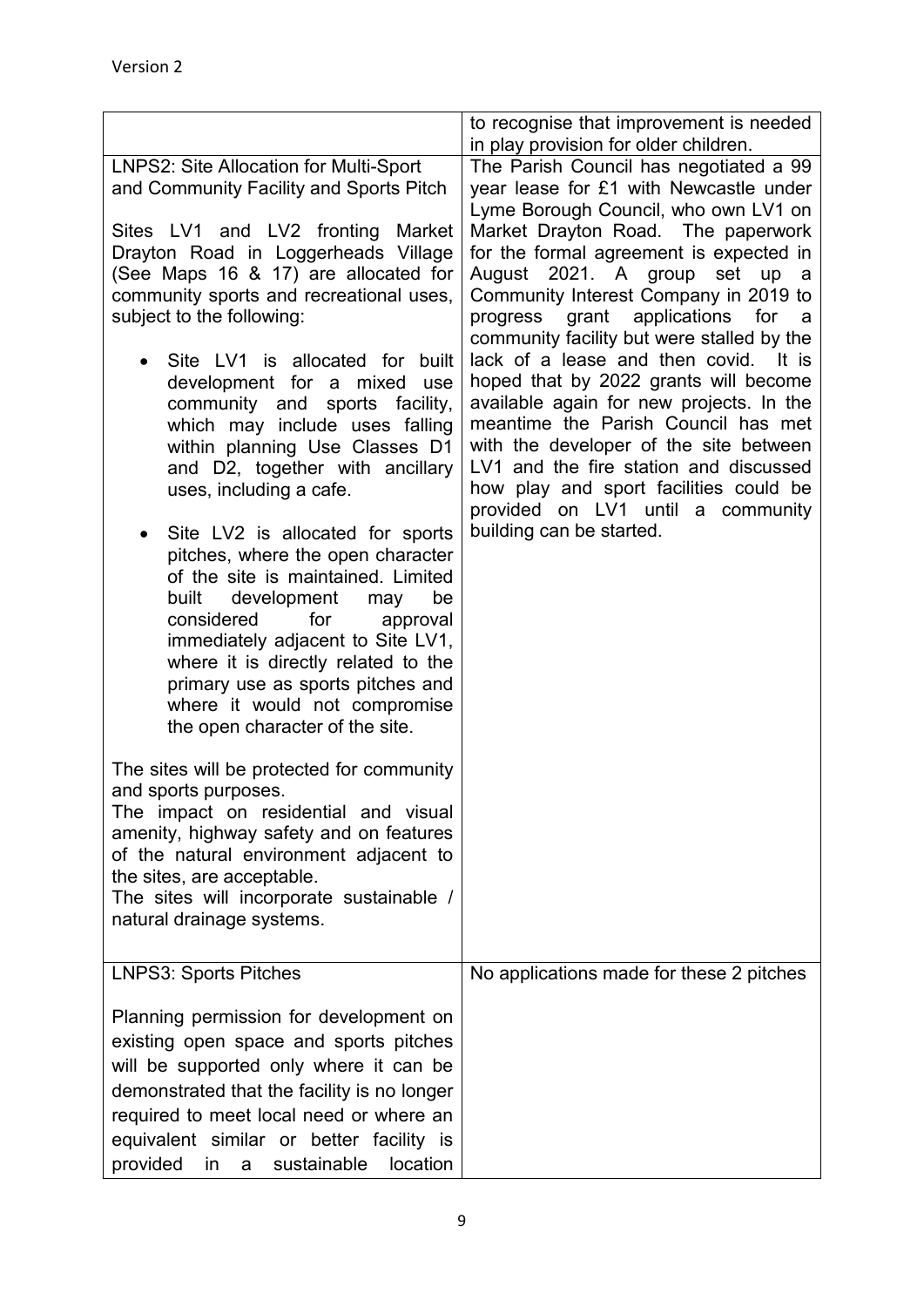| elsewhere in the Loggerheads area or<br>the development is for alternative sports<br>and recreational provision, the needs for<br>which clearly outweigh the loss.<br>Existing pitches subject to this policy are:<br>The football field at the Burntwood<br>The cricket pitch at Hales<br>$\bullet$                                                                                                                                                                                                                                                                                                                                                                                                                                                                                                                                                                                                                                                     |                                                                                                                                                                                                                                                                                                                                                                                                                                                                                                                                                                                                                                                                                                                                                                                                     |
|----------------------------------------------------------------------------------------------------------------------------------------------------------------------------------------------------------------------------------------------------------------------------------------------------------------------------------------------------------------------------------------------------------------------------------------------------------------------------------------------------------------------------------------------------------------------------------------------------------------------------------------------------------------------------------------------------------------------------------------------------------------------------------------------------------------------------------------------------------------------------------------------------------------------------------------------------------|-----------------------------------------------------------------------------------------------------------------------------------------------------------------------------------------------------------------------------------------------------------------------------------------------------------------------------------------------------------------------------------------------------------------------------------------------------------------------------------------------------------------------------------------------------------------------------------------------------------------------------------------------------------------------------------------------------------------------------------------------------------------------------------------------------|
| LNPE1: Employment<br>New development or change of use to<br>create enterprise and employment space<br>(Use Class B1) will be supported,<br>providing it has no significant adverse<br>impact on residential amenity or on the<br>local environment and open character of<br>the rural environment.<br>Suitable locations for B1 employment<br>development are:<br>within existing employment sites<br>in the Mucklestone Nurseries &<br>$\bullet$<br><b>Business Centre</b><br>agricultural buildings, to support<br>$\bullet$<br>diversification<br>on existing brownfield sites<br>within the Loggerheads<br>village<br>$\bullet$<br>envelope<br>Within Loggerheads village envelope<br>development comprising new or<br>expanded B2 and B8 uses will be<br>supported on existing industrial or<br>brownfield sites, where there would be<br>no adverse impact on residential or<br>visual amenity and the open character of<br>the rural environment. | 4 applications have been received since<br>the<br>Plan<br>made<br>was<br>relating<br>to<br>employment, 3 were supported as being<br>within this policy, 1 objected to as having<br>significant adverse impact on residential<br>amenity (no parking).<br>March 2020 application for a beauty<br>salon on St Johns Road in Ashley was<br>supported and permitted.<br>October 2020 application for change of<br>use from vet to a sandwich shop on<br>Eccleshall<br>Road, Loggerheads<br>was<br>supported and permitted.<br>March 2021 application to convert a<br>disused Telephone Exchange to a dance<br>studio in Hales was supported but<br>refused.<br>August 2021application for change of<br>use from the vet to a fish and chip shop<br>on Eccleshall Road was objected to as<br>no parking. |
| LNPE2: Retail<br>New retail development will be supported<br>within or immediately adjacent to the<br>existing retail area. Development<br>proposals involving existing retail sites<br>will be supported where the retail use is<br>retained as the primary use of the site.                                                                                                                                                                                                                                                                                                                                                                                                                                                                                                                                                                                                                                                                            | applications<br>for<br>retail<br>Only<br>two<br>development since the Plan was made.<br>An application to open a Sandwich shop<br>in what was the vets in Loggerheads was<br>supported by LPC in October 2020, this<br>was permitted but post covid a new<br>application in August 2021 has been<br>submitted for a fish and chip shop at this<br>location and parking is a concern.                                                                                                                                                                                                                                                                                                                                                                                                                |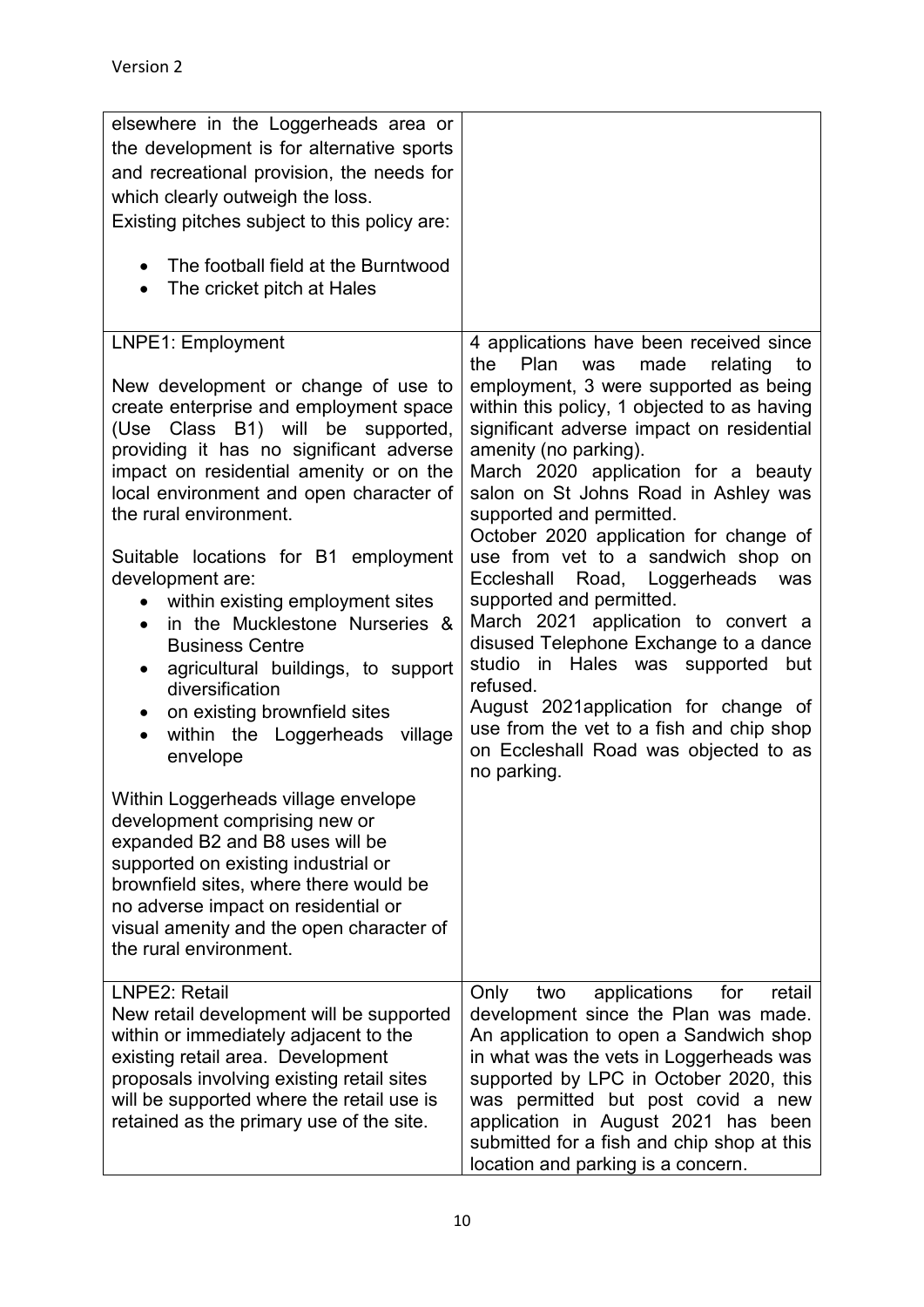| LNPE3: Broadband                                                                        | This is the case for the developments for |
|-----------------------------------------------------------------------------------------|-------------------------------------------|
| To be supported, residential and more than 10 houses. Availability of                   |                                           |
| commercial development proposals superfast broadband has improved in the                |                                           |
| must, unless it can be demonstrated to $\vert$ more built up areas of the parish closer |                                           |
| be not viable, establish that on-site $\vert$ to a telephone exchange but in the more   |                                           |
| provision for high speed broadband remote areas of the parish it is not as              |                                           |
| connection will be made prior to good as residents need for home                        |                                           |
| occupation of any building.                                                             | working.                                  |
|                                                                                         |                                           |

#### **NON-NEIGHBOURHOOD PLAN ISSUES**

Section 7 of the Neighbourhood Plan deals with issues that are not part of the statutory Neighbourhood Plan and not therefore subject to independent examination and referendum and not matters for planning policy to address. However, it covers those issues that residents have said are important to them. These include the following initiatives, which the Parish Council has taken the lead on with an update on progress.

#### **7.1 Place and Heritage: To develop a case for a Conservation Area on Ashley Heath**

**Rationale:** The protection of the area known as Ashley Heath is important to residents and Conservation Area status will provide extra protection of the area's special architectural or historic interest.

**Evidence**: The residents of Ashley Heath supplied information about the land use and history of this area as part of the evidence gathering for the Neighbourhood Plan, which highlighted that this area has special architectural or historic interest.

**Update:** A business case to designate Ashley Heath as a Conservation Area was submitted to Newcastle under Lyme Borough Council in 2019 but this was refused on the grounds that the buildings were not of architectural importance. The advice was to pursue this through the Borough Council's Local Plan process to try to get Ashley Heath included in any policies that may protect areas of special interest. If this is not successful the Parish Council would also consider including this as a policy in the first review of the Neighbourhood Plan (which is likely to be when the Borough Council's Local Plan policies are agreed (sometime in 2022).

#### **7.2 Place and Heritage: Encourage opportunities for improving the appearance of the centre of Loggerheads village, including the car wash area, car sales area and bus shelters.**

**Rationale:** The centre of Loggerheads village looks untidy and run down and this affects the way residents feel about their local area.

**Evidence:** Feedback was received during pre-submission consultation that the Plan did not address the major eye sore that was the car wash and the damaged bus shelters. From the Residents Survey results, receiving the most single mentions when asked about the "worst thing about living in the area" is the appearance of the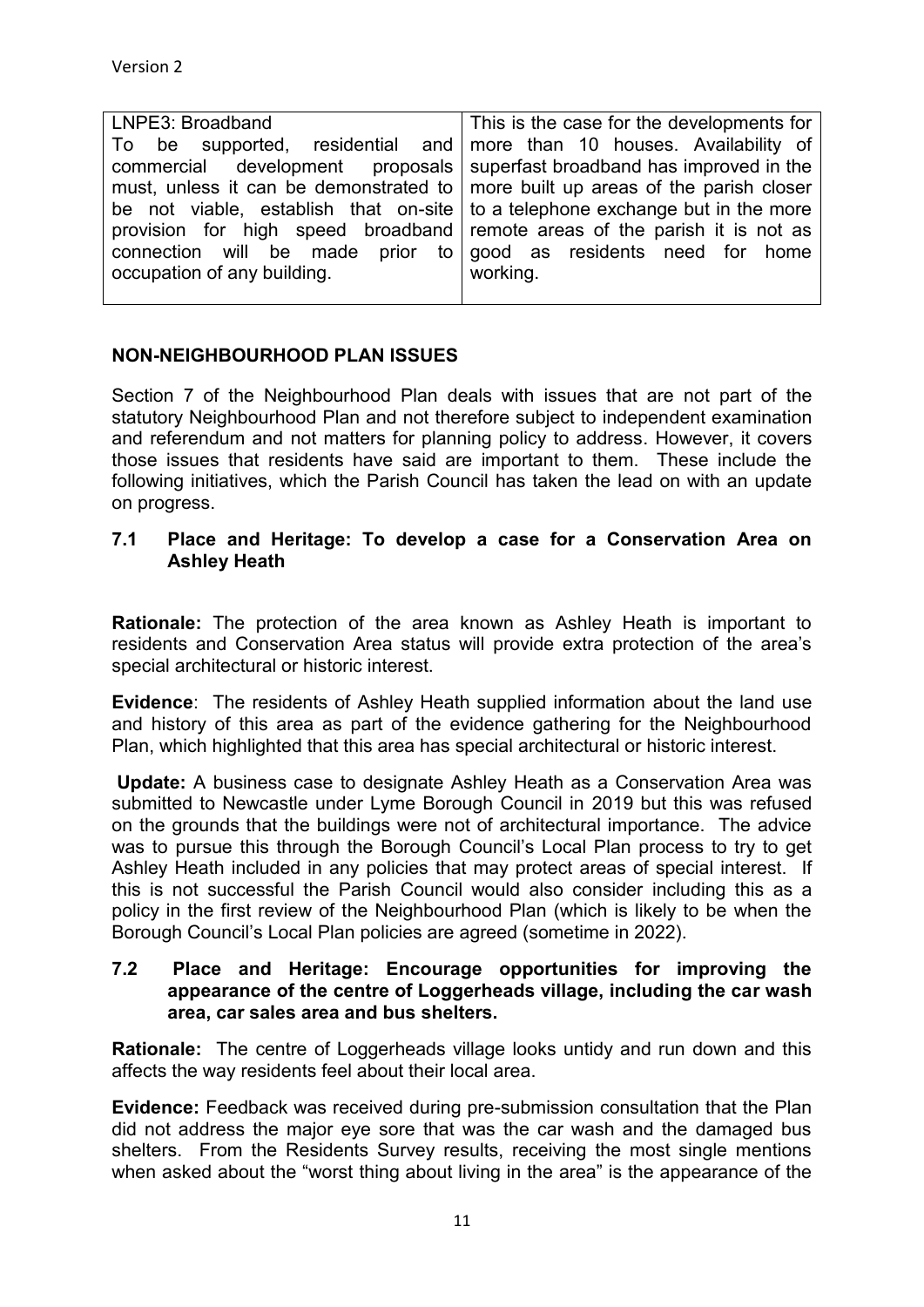centre of the village around the mini roundabouts, particularly the car wash and the semi-derelict building behind it. From the young people's survey results, 16% of young people did not want the car wash.

**Update:** The Parish Council have continued to press Staffordshire County Council to maintain the bus shelters to a better standard and report all damage and graffiti to get it repaired as soon as possible. A planning application for the car wash area for apartments has been submitted in July 2021 which would, if permitted, make a significant improvement to removing the derelict looking buildings and petrol station forecourt. However, the Parish Council has concerns about the proposed facia of the apartments as they are not in keeping with the Neighbourhood Plan policy LNPP1: Urban Design and Environment.

#### **7.3 Transport and Movement: Speak to the education and highways authorities on problems with school parking at Hugo Meynell School**

**Rationale:** Inconsiderate parking near the school has been raised by residents of adjacent estates and by customers at the Co-op as a safety issue for children.

**Evidence:** From the Residents survey one in three people indicated problems concerning parking and there were two main areas: inconsiderate and dangerous parking around the school which affected both the main road and Hugo Way and parking on pavements causing obstructions with Chestnut Road mentioned a number of times. A few people also referred to parking at the Co-op being inadequate at times but this was of much less concern than the school parking issues.

**Update:** Parking at the school continues to be an issue. Extra signs have been placed on Hugo Way and the yellow lines repainted.

#### **7.4 Transport and Movement: Discuss the potential for traffic calming with the Highways Authority**

**Rationale:** Issues of concern from residents relating to the road network were primarily speeding, and the layout of some roads and junctions.

**Evidence:** From the Residents survey the topic of greatest concern (70%) was speeding on the roads within the Parish. It was mentioned relatively more often by the women in the sample and those over 60. Additional comments highlighted the A53 in particular, especially through the village itself, and there were some specific mentions of the motorbikes, which frequently pass through the village. There were also a few mentions of speeding in particular areas of the Parish, Hookgate coming up most frequently. Another issue, which was mentioned by almost half the sample, was the layout of roads and junctions. Much of the additional comment was about the mini roundabouts in the centre of Loggerheads so it is no surprise that as many as 61% of those living in Loggerheads expressed concern. There are perceived to be problems of poor visibility when approaching from certain routes, Mucklestone Road in particular. However, the basis of most comment was the danger caused by those on the main road, especially Lorries, failing to stop at the roundabouts. There were several stories of "near misses" and people described this as "an accident waiting to happen". Another junction which attracted quite a lot of comment was that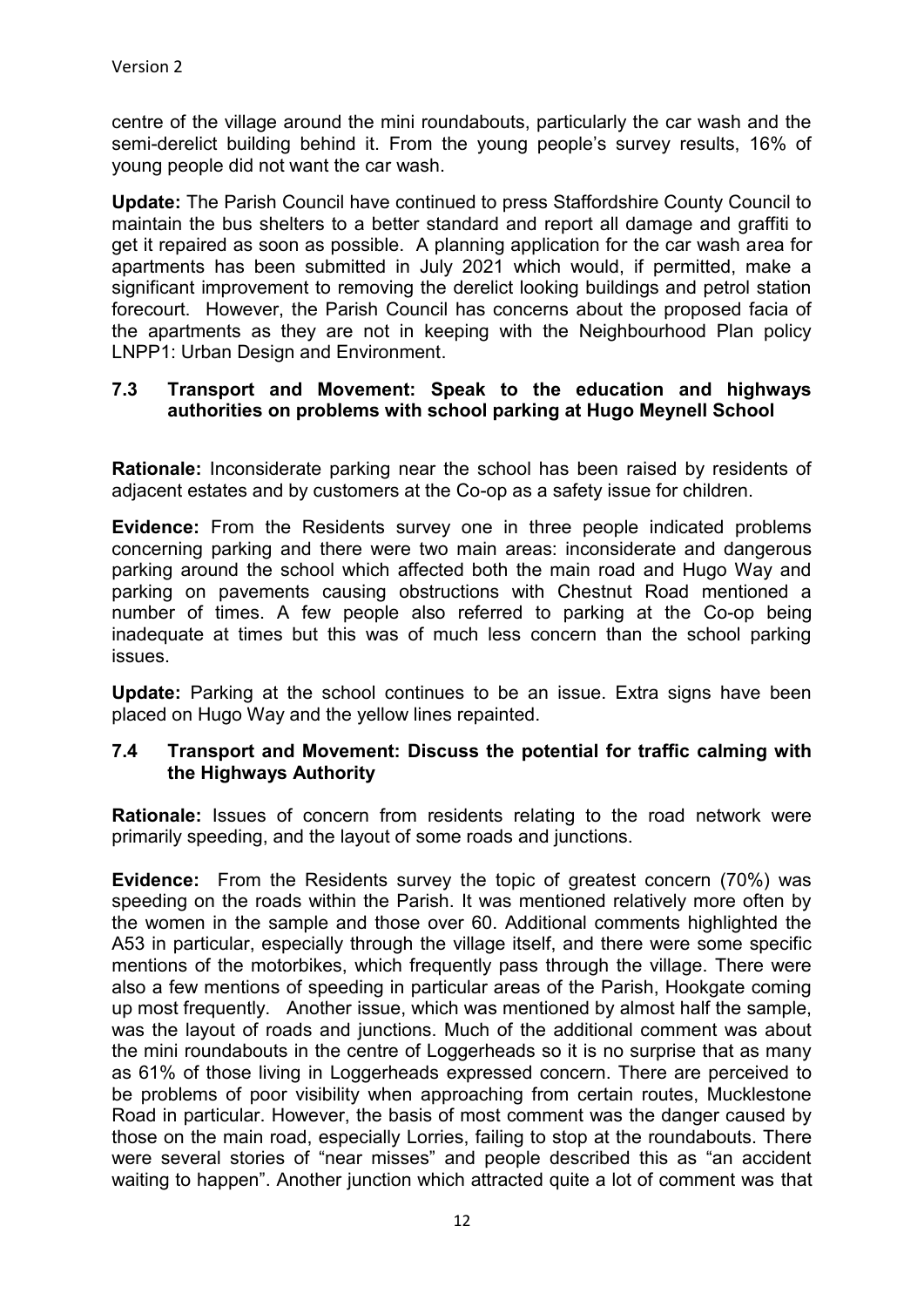for Mucklestone Wood Lane/A53 and Gravelly Hill where visibility is particularly difficult.

**Update:** The Parish Council has invested in Speed Indication Devices on all main routes into Loggerheads, A53 at the junction of Gravelly Hill and Mucklestone Road is the most recent, fitted in 2020. Others are on A53 at Burntwood View, Mucklestone Road and Eccleshall Road, at Hugo Meynell School and coming into the village at Hookgate. This was a total investment of £15,000, with grants received from Safer Staffordshire Road Partnership for £6,000.

Speed watch is active in Mucklestone and Knighton as well as Loggerheads. Efforts have been made to meet with Staffordshire County Highways and Newcastle Borough Planning to discuss the impact of the new housing developments on road safety and the proposed pedestrian crossing at the double roundabouts in Loggerheads (a requirement of the Tadgedale Quarry planning application) but this has, as yet, not been taken up.

#### **7.5 Transport and Movement: Speak to bus service providers about improving services**

**Rationale:** Issues relating to inadequate bus service and a need to improve the balance of transport options.

**Evidence:** Also receiving significant criticism from residents were the local bus services, which 45% felt were inadequate. A number of issues were raised; the service was too infrequent, did not run on Sundays and in the evenings and did not run early enough to be suitable for work travel. This was all felt to limit opportunities for employment, leisure and social activities. Most of these comments related to the Newcastle route but some people also commented on the lack of options to travel to other destinations such as Stafford or Shrewsbury. For those residents in Mucklestone and Tyrley there was often reference to there being no service at all.

**Update:** The service has not deteriorated further but no progress has been made in improvement of the service.

#### **7.6 Transport and Movement: Examine the potential for car sharing arrangements**

**Rationale:** This would help to reduce the number of single occupancy journeys to centres of employment.

**Evidence:** Congestion at key junctions could be reduced and this could assist with the poor public transport provision.

**Update**: No progress.

#### **7.7 Transport and Movement: Progress the project for community transport provision**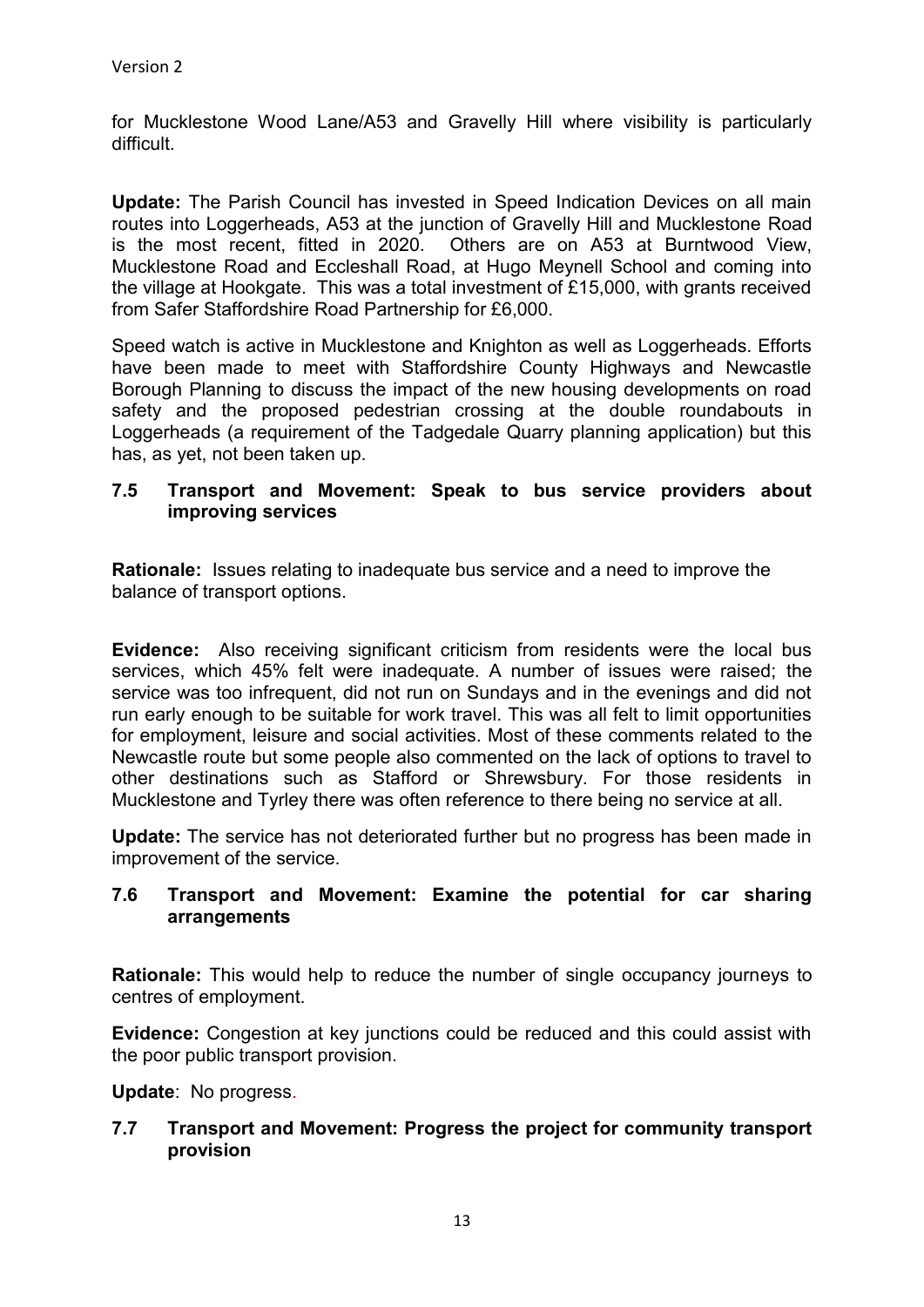**Rationale:** Some areas have access to a mini-bus that helps to reduce the impact of poor public transport. Loggerheads parish does not currently have such provision.

**Evidence:** The Parish Council set up a Community Transport Working Group in February 2016 to review the need for such provision and consider the options for providing community transport in the parish. In 2016 the Group gathered evidence to look at demand.

**Update:** Parish Council agreed to lease a minibus for community use and took delivery in September 2017 on a lease basis but during Covid when the bus was not able to be used for a year it was returned to the lease company. The Staffordshire County Council supported Rural Runabout minibus is available for people to book in the rural area for local journeys.

The Loggerheads Voluntary Car Scheme, supported by the Parish Council, operates in the area to take residents who have a medical related appointment but no means of their own to travel to it.

#### **7.8 Sport, Health & Community Facilities: Contact health providers to encourage expansion of services in the area**

**Rationale:** This would help to offer resident's improved health services in the local area.

**Evidence:** Another key area of concern for residents was local health services; some 58% described services such as chiropody, physiotherapy and blood test arrangements as inadequate. The main problem is that residents need to travel outside the area for these services, sometimes quite a distance. This was both time consuming and also potentially difficult for older people and/or those without their own transport. There was some awareness that Ashley surgery was now doing blood tests but the overall impression was one of inconvenience in relation to these services. The older age groups were more critical than those under 45 (60% of those 45 – 60 and 59% of those over 60 compared with 52% of the under 45's). Also those in Tyrley were less likely to regard these services as inadequate, possibly because they obtained more in Market Drayton than in Loggerheads. In addition, there seems a good deal of frustration with local GP services at Ashley Surgery; one in three people regard these as inadequate. Quality does not seem to be in question; the issue is one of capacity. Comments were made about how difficult it was to get an appointment in a reasonable time, how the lists were now closed and people had to go to doctors in Market Drayton, which some suggested were now also becoming stretched, and how physical access and travel to Ashley surgery could be difficult. These factors lead some people to suggest that what was needed was a health centre situated in Loggerheads itself, nearer to the main base of population.

**Update**: The surgery based in Ashley was contacted as was the relevant NHS body seeking to engage them in sharing the proposed community facility in Loggerheads but there has been no interest shown.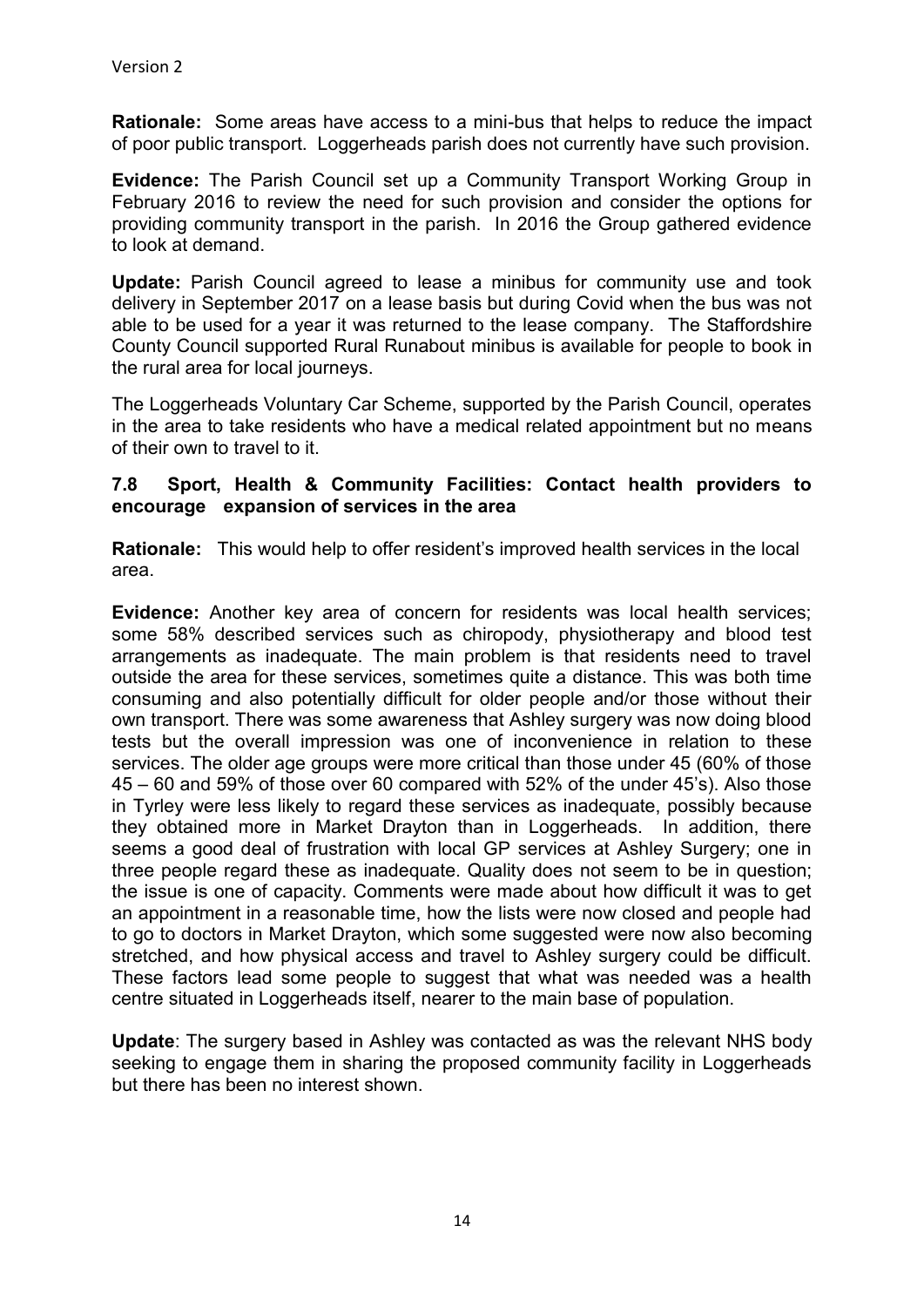#### **7.9 Sport, Health & Community Facilities: Develop projects to improve sports, recreation and community facilities**

**Rationale:** Sports facilities in Loggerheads Village do not meet the Fields in Trust standard. There are no dedicated community facilities in Loggerheads Village. Any improvements would give residents opportunities within walking distance of their homes.

**Evidence**: A feasibility study for improving sports and community facilities in Loggerheads Village has been written. Work on accessing grants is underway.

**Update**: A group of Councillors and residents set up a Community Interest Company in 2018 to pursue grants to build a community centre and provide sports facilities in Loggerheads. The first challenge was the need to show that they had access to land to build a community centre or sports facilities on. The Parish Council entered negotiations with Newcastle-under-Lyme Borough Council and has secured an agreement for a 99 year lease for £1 for land on Market Drayton Road at the end of the site that is owned by the Borough Council and is up for sale. The second challenge was Covid when all granting bodies withdrew offers of grants for new projects and focused funding at keeping existing projects afloat. As soon as this reverts to pre-covid grant giving, the CIC will become active again.

During this time the Parish Council also negotiated to extend the lease on the football field at the Burntwood in Loggerheads to allow Loggerheads Football Club to apply for a grant from the Football Association to provide changing facilities at the field. The Parish Council applied for planning permission for 2 containers converted to include showers, toilets and changing facilities for home and away teams and for use by other community groups. This involved the supply of power and water to the containers. The FA also stopped giving grants for new projects so the Parish Council took the decision to apply for a low interest loan from the Public Works Loan Board.

This was successful, so in January 2021 the Parish Council commissioned the installation of 2 containers. The facilities have been used during lockdown by the cubs and scouts so that they could meet up in the open air after a year of using zoom. The Football Club finished the 20/21 season on their improved pitch with proper facilities for the first time in 40 years and are training for the start of the 21/22 season with an FA compliant pitch and changing facilities.

#### **7.10 Economy: Lobby providers to install faster broadband throughout the area**

**Rationale:** Access to Superfast Broadband had the highest level of criticism for service provision in the area, 66% regarding it as inadequate.

**Evidence**: There was a great deal of comment but all on the same theme, that it was slow or occasionally "dropped out" or that there simply was no Superfast Broadband. Criticism was least in Ashley (50% inadequate), which perhaps suggests that the ongoing works are having some impact.